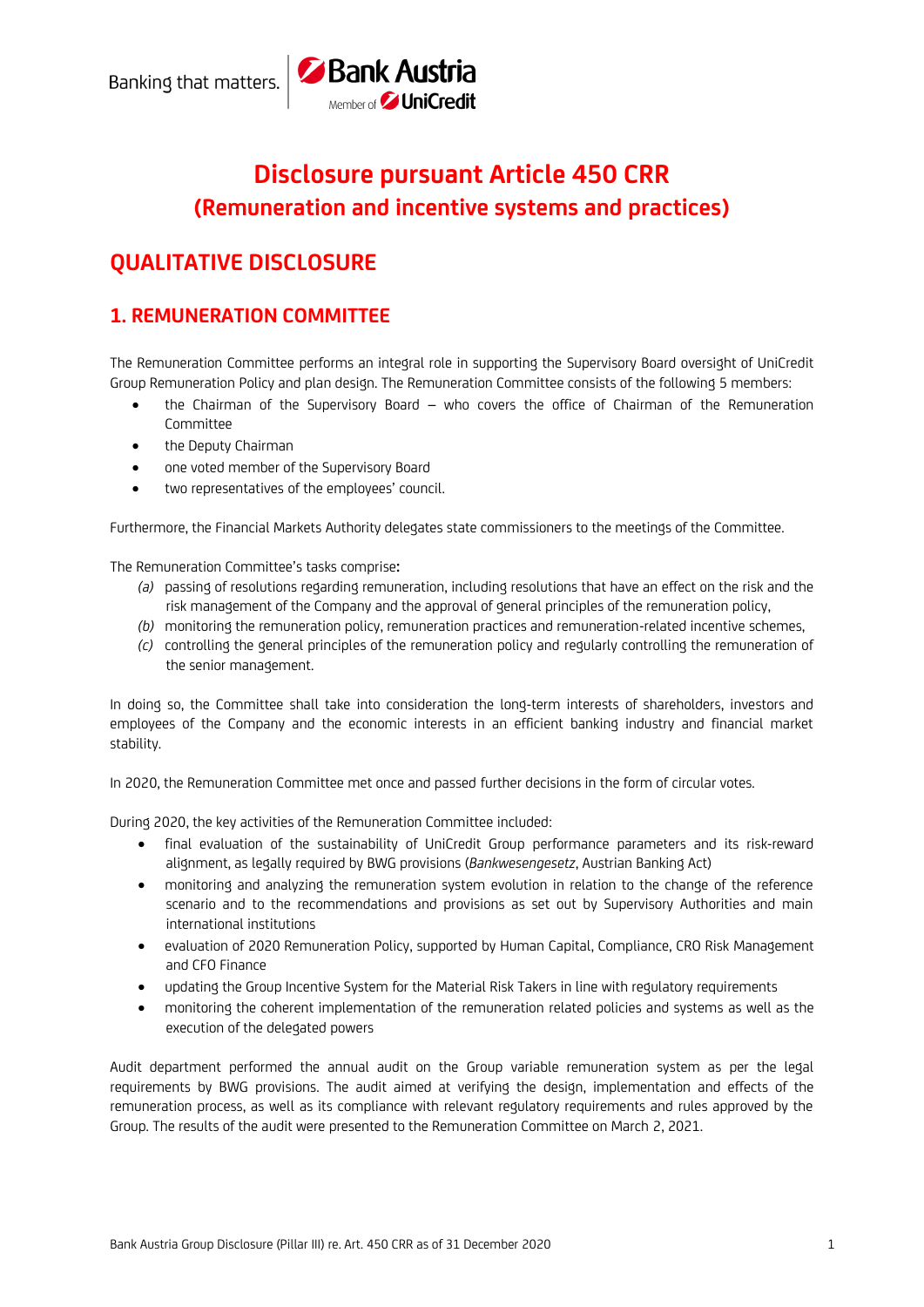

# **2. GROUP COMPENSATION SYSTEMS**

### **2.1 TARGET POPULATION**

Starting as early as 2010, UniCredit Bank Austria AG conducted every year - in alignment with specific regulations the self-evaluation process to define the Group's Material Risk Takers population to whom, according to internal/external regulations, specific criteria for remuneration/incentive aspects are adopted.

The assessment process for the definition of Material Risk Takers followed the criteria defined in the European Banking Authority Regulatory Technical Standards (RTS).

### **2.2 RATIO BETWEEN VARIABLE AND FIXED COMPENSATION**

For a selected number of business functions, the Annual General Meeting of UniCredit Bank Austria AG approved the increased bonus cap of 2:1 (bonus vs. fixed pay).

#### **2.3 2020 INCENTIVE SYSTEM IMPLEMENTATION AND OUTCOMES**

The 2020 System, approved by UniCredit Board of Directors on January 14, 2020, and consequently by UniCredit Bank Austria AG's Remuneration Committee, provides for a 'bonus pool' approach directly linking bonuses to company results at Group and Country/Division level, and further ensuring the connection between profitability, risk and reward.

The System, implemented within the framework of our policy and governance, provides for the allocation of a performance-related bonus in cash and/or free ordinary shares distributed over a period of 6 years.

#### *Bonus pool funding*

The bonus pool dimension for each of the relevant clusters is related to the actual profitability measures multiplied with the bonus pool funding rate defined in the budgeting phase.

This calculation determines the so-called "theoretical bonus pool" for each cluster that is adjusted according to the actual trend of performance of the respective segment.

#### *2020 Entry conditions at Group and local level*

In order to align to regulatory requirements, specific indicators measuring annual profitability, capital and liquidity results had been set at both local and Group level as Entry Conditions. In particular, risk metrics and thresholds for the 2020 Group Incentive System as defined within the Entry Conditions that confirm, reduce or cancel upfront and deferred payouts include:

| <b>GROUP</b>                                               | LOCAL                                                      |
|------------------------------------------------------------|------------------------------------------------------------|
| - Underlying $NOP > 0$                                     | - Underlying $NOP > 0$                                     |
| - Underlying Net Profit > 0                                | - Underlying Net Profit > 0                                |
| - Pilar 1 capital ratios $\geq$ Minimum regulatory targets | - Pilar 1 capital ratios $\geq$ Minimum regulatory targets |
| - Liquidity Coverage Ratio > 2020 RAF "limit" (110%)       | - Liquidity Coverage Ratio > 2020 RAF "limit" (107%)       |
| - Net Stable Funding Ratio > 2020 RAF "limit" (101.5%)     | - Net Stable Funding Ratio > 2020 RAF "limit" (101.5%)     |

- **Underlying Net Operating Profit** (NOP) to measure profitability. Net Operating Profit adjusted excluding any extraordinary item as considered appropriate by the Board of Directors.
- **Underlying Net Profit** to measure profitability, considering the results stated in the Financial Statement excluding any extraordinary item as considered appropriate by the Board of Directors.
- **Pilar 1 Capital Ratios** (CET1 ratio & Tier 1 ratio & Total Capital ratio & Leverage ratio & TLAC ratio) the Minimum Regulatory Targets are the levels of capital set following the SREP process (Supervisory Review and Evaluation Process) coordinated by the European Central Bank. These levels include, in addition to Pillar 1 and Pillar 2 requirements, the combined buffer requirement applicable and the Pillar 2 Guidance. The Pillar 2 Guidance is set above the level of binding capital requirements (MDA Trigger) and a failure to meet this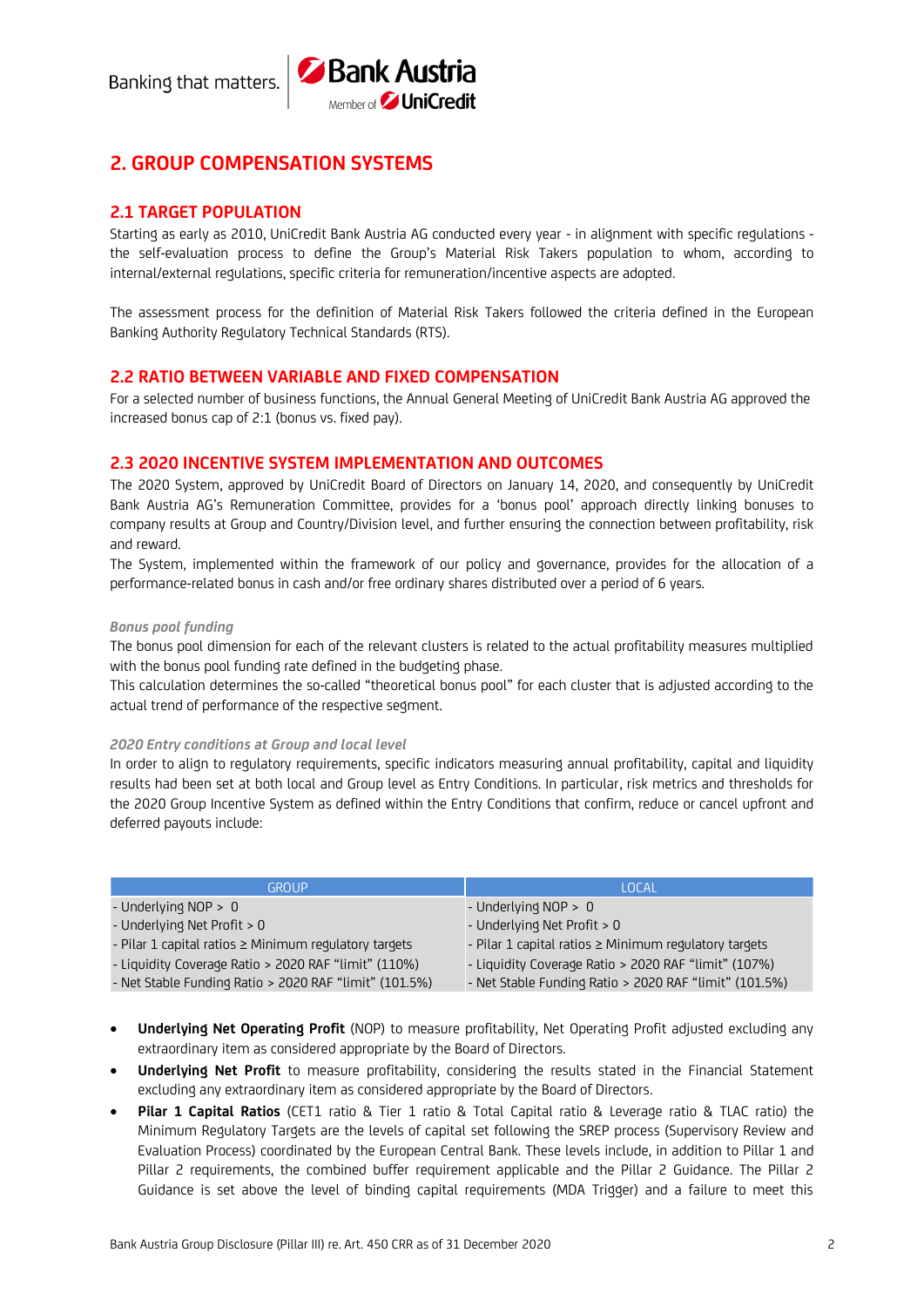

threshold does not result in automatic actions by Authorities but will be used in fine-tuned measures based on the individual situation of the bank

- **Liquidity Coverage Ratio (LCR),** to ensure that bank maintains an adequate level of unencumbered "High Quality Liquid Assets" in a sufficient quantity to cover the overall 'Net Cash Outflows', over a period of thirty days, under gravely stressed conditions specified by Supervisors.
- **Net Stable Funding Ratio (NSFR),** is defined as the amount of available stable funding relative to the amount of required stable funding and measures, under a long-term perspective, the sustainability terms of maturities between assets and liabilities.

#### *Adjustments based on sustainability and risk*

In order to ensure consistency with the Group Risk Appetite Framework and the economic sustainability of the Group's and country/division results over time, the bonus pool may be revised up/downwards, on the basis of the overall "quality of performance". The methodology envisages the assessment performed by Group CRO based on specific dashboards (covering all relevant risks) at group and local level. The overall appraisal of Risk sustainability will lead to the application of 5 possible multipliers in the range of 50% - 120%. Furthermore, a discretionary adjustment of up to 20% may be applied by the Board of Directors of UniCredit while there is no limit to a downward discretionary adjustment of the bonus pool.

#### *Outcome*

According to the actual results for 2020 at UniCredit Group level, the relevant conditions have been fully fulfilled. On the local level, the relevant conditions have been fully achieved. Based on the different scenarios deriving from the assessment of entry conditions, the 2020 Group Incentive System rules had been applied.

2020 was a challenging year, where profitability, performance and results were strongly impacted by the extraordinary pandemic context, which led to a reduced bonus pool for 2020.

In light of the Bonus Pool scenario and in alignment with ECB recommendations on moderation when awarding variable remuneration for 2020 and also with the aim to reward the wider workforce for the extra effort during the pandemic crisis, a proportional approach was applied, with a higher reduction for senior executives and Group Material Risk Takers while preserving the reward for more junior non-Material Risk Taker roles.

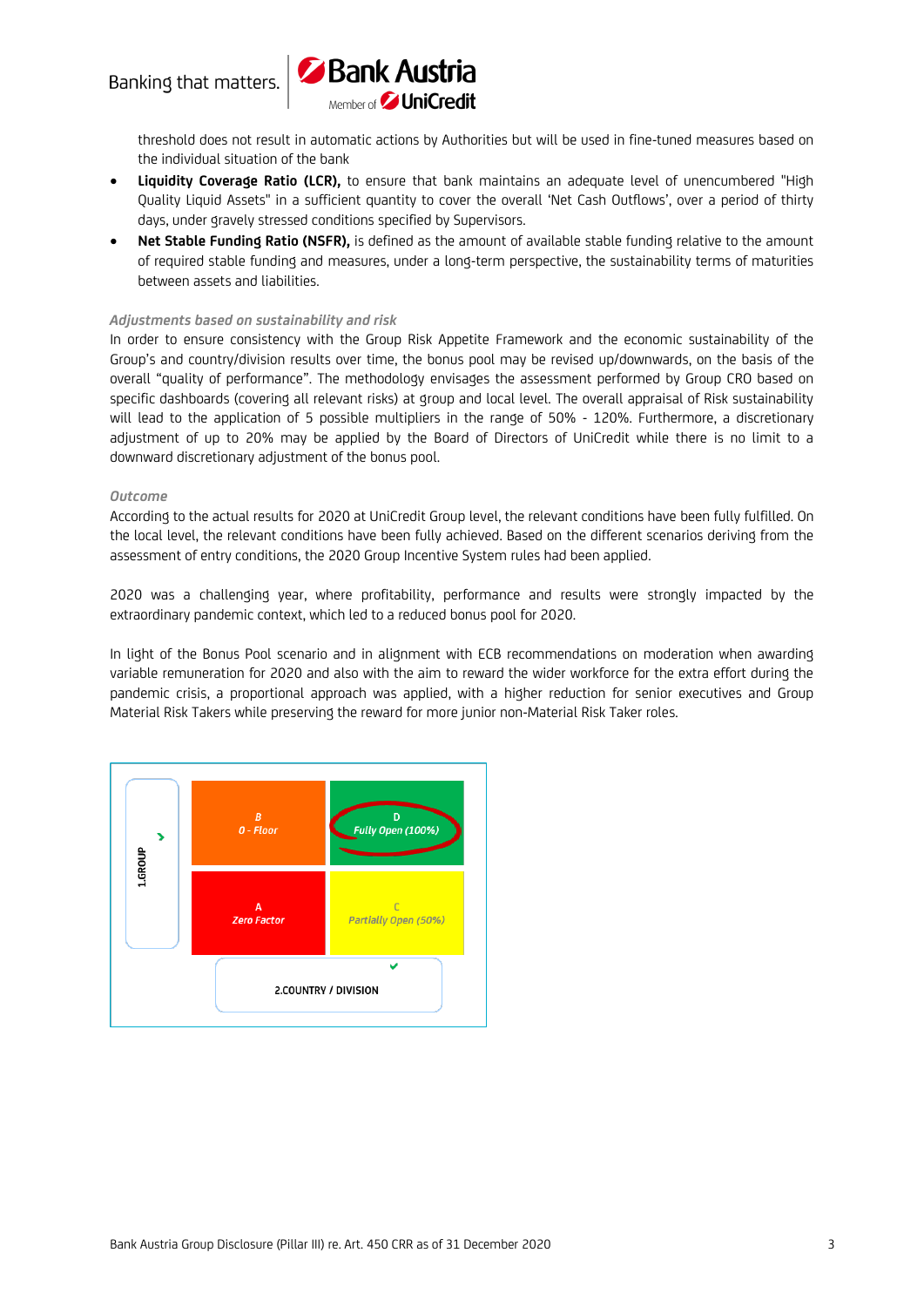Banking that matters.



### **2.4 COMPREHENSIVE PERFORMANCE MANAGEMENT**

Individual performance appraisal was based on 5-8 goals, of which 4-6 were selected from the catalogue of main Key Performance Indicators (KPI BlueBook) based on the UniCredit Five Fundamentals and Bank Austria priorities and annual strategies. At least half of them concern sustainability and at least 1 goal had to be Risk adjusted or Risk related. The goals were assessed within the Performance Management processes. Competencies and behaviors considered as relevant were taken into account by the manager for the overall performance appraisal.

The **goal appraisal system** was based on a 1-5 rating scale with a descriptive outcome:

| PERFORMANCE RATING |                  |             |             |                 |  |  |  |  |  |
|--------------------|------------------|-------------|-------------|-----------------|--|--|--|--|--|
|                    |                  |             |             |                 |  |  |  |  |  |
| E - Inadeguate     | D - Inconsistent | C - Solid   | B - Strong  | A - Outstanding |  |  |  |  |  |
| Performance        | Performance      | Performance | Performance | Performance     |  |  |  |  |  |

The managerial bonus allocation was done based on the available bonus pool, individual performance appraisal and internal benchmarks for specific roles and markets.

### **2.5 2020 BONUS PAYOUT ILLUSTRATION for Group Material Risk Takers**

Deferral Scheme for Group Material Risk Takers

|        | up front |           | $N+2$<br>$N+1$ |  |     | $N+3$ |     | $N+4$ |     | N+5 |     |
|--------|----------|-----------|----------------|--|-----|-------|-----|-------|-----|-----|-----|
| cash   | 20%      |           | 12%            |  |     |       |     |       |     |     | 12% |
| sh are | 20%      |           |                |  | 12% |       | 12% |       | 12% |     |     |
|        |          | retention |                |  |     |       |     |       |     |     |     |

### **2.6 SUSTAINABILITY**

The employees' goals are linked to our Five Fundamentals and evaluated from a Risk & Sustainability point of view. Around half of the goals for Group Material Risk Takers are related to sustainability and the long-term interest of the Group and its stakeholders.

Performance is evaluated in terms of risk-adjusted profitability and risk-weighted systems and mechanisms are provided.

Incentive systems must not in any way induce risk-taking behaviors in excess of the group's strategic risk appetite; in particular they should be coherent to the Risk Appetite Framework ("RAF"). In case of compliance breach, the Malus and Claw-Back mechanisms can be activated which results in the reduction or cancellation of all or part of the variable remuneration.

Our remuneration and risk policies favour long-term sustainable outcomes.

The Group's approach seeks to retain and motivate Employees by providing incentives which aim to reward contributions to the long-term growth, profitability and financial success of UniCredit. A special focus is on reputation and overall sustainability which contributes to business mission achievement on long-term.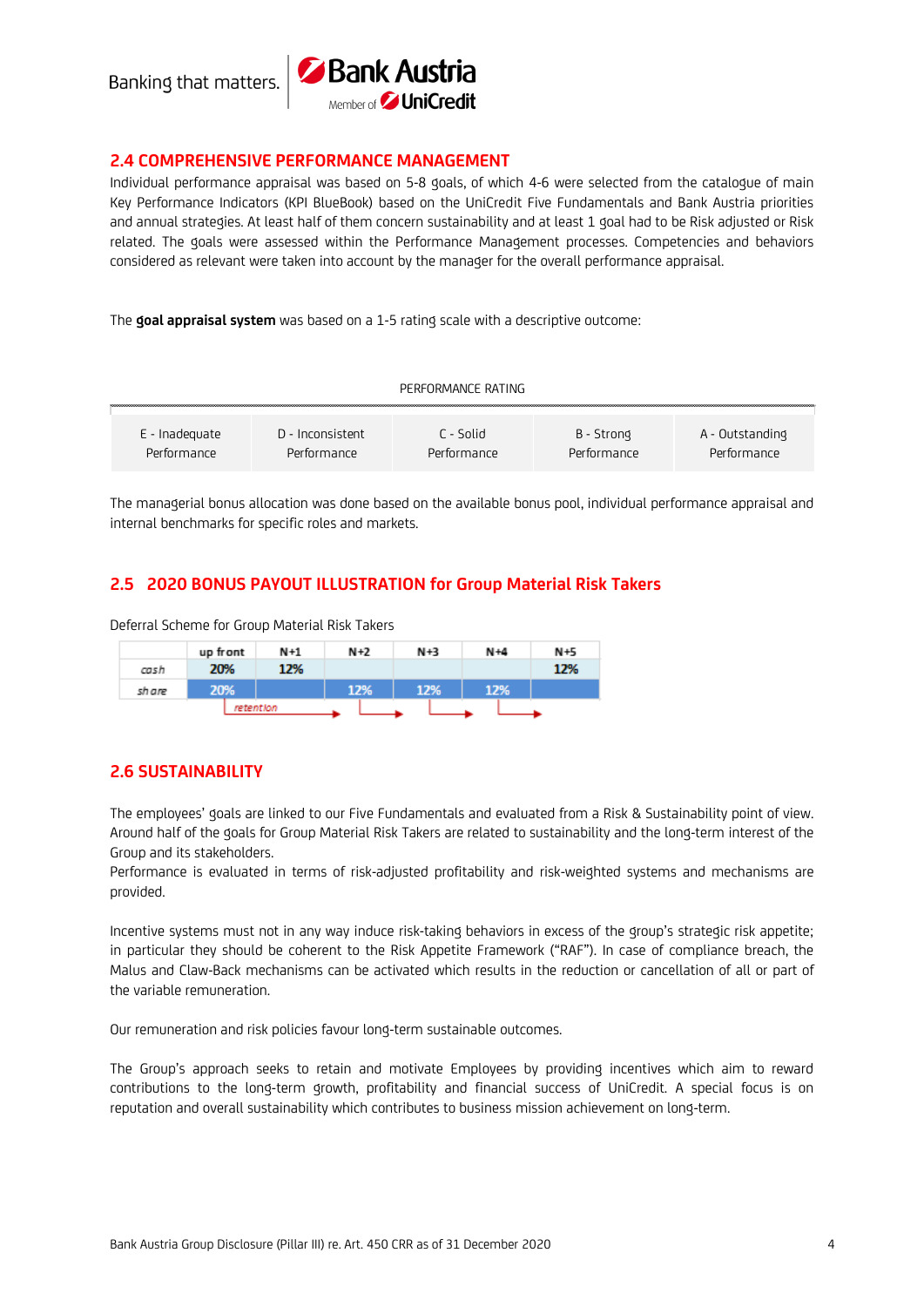



# **QUANTITATIVE DISCLOSURE**

| Information on remuneration for all staff                                                                                |                                               |                                             |                       |                       |                          |                               |                                            |                |             |  |  |  |
|--------------------------------------------------------------------------------------------------------------------------|-----------------------------------------------|---------------------------------------------|-----------------------|-----------------------|--------------------------|-------------------------------|--------------------------------------------|----------------|-------------|--|--|--|
| <b>Total employees</b>                                                                                                   | <b>Members of</b><br>the Supervisory<br>Board | <b>Members of</b><br>the Executive<br>Board | Investment<br>Banking | <b>Retail Banking</b> | Asset<br>Management      | Corporate<br><b>Functions</b> | Independent<br>Control<br><b>Functions</b> | All other      | Total       |  |  |  |
| Number of employees (Headcount)                                                                                          | 67                                            | 28                                          |                       |                       |                          |                               |                                            |                | 95          |  |  |  |
| Total number of employees (in FTE)                                                                                       |                                               |                                             | 372                   | 2,698                 | 447                      | 829                           | 486                                        | 382            | 5,215       |  |  |  |
| Total net profit (in EUR)                                                                                                |                                               |                                             |                       |                       |                          |                               |                                            |                | 15,033,000  |  |  |  |
| Total remuneration (in EUR)                                                                                              | 565,244                                       | 11.871.753                                  | 56,187,397            | 252,909,096           | 48,548,529               | 101,765,965                   | 51.897.147                                 | 87,206,870     | 610,952,000 |  |  |  |
| thereof: total variable remuneration                                                                                     | 4,200                                         | 3,164,817                                   | 5,135,349             | 3,890,249             | 1,857,476                | 2,783,881                     | 1.004.271                                  | 93.756         | 17,934,000  |  |  |  |
| Information on remuneration of staff identified under § 39b BWG                                                          |                                               |                                             |                       |                       |                          |                               |                                            |                |             |  |  |  |
| Number of identified staff under §39 BWG (headcounts)                                                                    | 34                                            | 27                                          |                       |                       |                          |                               |                                            |                | 61          |  |  |  |
| Number of identified staff §39 BWG (FTEs)                                                                                |                                               |                                             | 25                    | 50                    | 29                       | 33                            | 82                                         | 3              | 222         |  |  |  |
| Number of identified staff in senior management positions (FTE)                                                          |                                               |                                             | 5                     | 13                    | $\mathbf{Q}$             | 19                            | 64                                         | $\overline{3}$ | 113         |  |  |  |
| Total amount of fixed remuneration (incl. Benefit in kind)                                                               | 542.876                                       | 7.225.397                                   | 4.538.438             | 7.043.303             | 3.983.736                | 4.572.235                     | 4.115.632                                  | 492.206        | 32.513.824  |  |  |  |
| thereof: cash                                                                                                            | 542.876                                       | 8.102.016                                   | 4,538,438             | 7,624,197             | 3.983.736                | 4,572,235                     | 5.972.315                                  | 492.206        | 35.828.020  |  |  |  |
| thereof: shares and share-linked instruments                                                                             | $\sim$                                        | ÷                                           | ×,                    | ٠                     | $\sim$                   | $\mathcal{L}_{\mathcal{A}}$   | ÷                                          | ä,             | $\sim$      |  |  |  |
| thereof: other non-cash instruments                                                                                      |                                               |                                             |                       |                       |                          |                               |                                            |                |             |  |  |  |
| Total variable remuneration                                                                                              | 4.200                                         | 3.164.817                                   | 1,951,592             | 1,001,429             | 504.744                  | 865,307                       | 380.837                                    | 20,250         | 7.893.176   |  |  |  |
| thereof: cash                                                                                                            | 4,200                                         | 616,620                                     | 868,690               | 832,330               | 460.224                  | 435,226                       | 331,557                                    | 20,250         | 3,569,097   |  |  |  |
| thereof: shares and share-linked instruments                                                                             |                                               | 2,548,197                                   | 1,082,902             | 169,099               | 44,520                   | 430,081                       | 49.280                                     |                | 4,324,079   |  |  |  |
| thereof: other non-cash instruments                                                                                      | $\sim$                                        | $\sim$                                      | $\sim$                | $\sim$                | $\sim$                   | $\sim$                        | $\sim$                                     | $\sim$         | a.          |  |  |  |
| Total amount of variable deferred remuneration                                                                           | $\sim$                                        | 596,400                                     | 1,198,800             | 81,600                | 63,600                   | 127,835                       | 82,400                                     | ٠              | 2.150.635   |  |  |  |
| thereof: cash                                                                                                            | ٠                                             | 178,920                                     | 359,640               | 24,480                | 19,080                   | 48.763                        | 33.120                                     | ÷.             | 664,003     |  |  |  |
| thereof: shares and share-linked instruments                                                                             | $\sim$                                        | 417,480                                     | 839,160               | 57,120                | 44,520                   | 79,072                        | 49.280                                     | ÷              | 1,486,632   |  |  |  |
| thereof: other non-cash instruments                                                                                      |                                               |                                             |                       |                       | ٠                        |                               |                                            |                |             |  |  |  |
|                                                                                                                          | $\sim$                                        | ÷                                           | ×,                    | ÷,                    | $\overline{\phantom{a}}$ | $\mathcal{L}_{\mathcal{A}}$   | ×.                                         | ÷.             | $\sim$      |  |  |  |
| Additional information regarding the amount of total variable remuneration                                               |                                               |                                             |                       |                       |                          |                               |                                            |                |             |  |  |  |
| Total amount of outstanding deferred variable remuneration, granted<br>in the previous years                             |                                               | 7,414,908                                   | 2.932.137             | 1,380,755             | 408.829                  | 1,206,585                     | 752.715                                    |                | 14,095,931  |  |  |  |
| Total amount of explicit ex post performance adjustment (reduction)<br>for previously awarded remuneration               | ٠                                             |                                             |                       | ä,                    | ×,                       | ä,                            |                                            | ×,             |             |  |  |  |
| Number of beneficiaries of guaranteed variable remuneration (new                                                         |                                               |                                             |                       | ä,                    | ٠                        |                               |                                            |                |             |  |  |  |
| sign-on payments)<br>Total amount of guaranteed variable remuneration (new sign-on                                       |                                               |                                             |                       | ä,                    | ×,                       | ٠                             |                                            |                |             |  |  |  |
| payments)                                                                                                                |                                               |                                             |                       |                       |                          |                               |                                            |                |             |  |  |  |
| Number of beneficiaries of severance payments                                                                            |                                               | $\mathbf{1}$                                | ÷.                    | 6                     |                          | $\overline{1}$                | $\overline{1}$                             |                | 10          |  |  |  |
| Total amount of severance payments                                                                                       | ÷                                             | 968,201                                     | ÷                     | 315,286               | 3.953                    | 54.111                        | 41.016                                     |                | 1,382,568   |  |  |  |
| Highest severance payment to a single person                                                                             | $\sim$                                        | 968,201                                     | $\sim$                | 90.000                | 3,953                    | 54,111                        | 41.016                                     |                | 1,157,282   |  |  |  |
| Number of beneficiaries of contributions to discretionary pension<br>benefits                                            |                                               |                                             |                       |                       | ä,                       |                               |                                            |                |             |  |  |  |
| Total amount of contributions to discretionary pension benefits                                                          | $\sim$                                        | $\overline{\phantom{a}}$                    | ÷                     | $\mathbf{r}$          | $\mathbf{r}$             | $\mathcal{L}_{\mathcal{A}}$   | ٠                                          | ÷              | $\sim$      |  |  |  |
| Total amount of variable remuneration awarded for multi-year<br>periods under programmes which are not revolved annually |                                               | 2.130.717                                   | 243,742               | 111.979               | ÷.                       | 351.009                       |                                            |                | 2,837,447   |  |  |  |

During 2020, a total remuneration equal to or greater than 1 million Euros was awarded to 3 beneficiaries (thereof 2 Non-Group Material Risk Takers). In particular:

| <b>Total Compensation or (TC)</b> | <b>Material Risk Takers</b> |
|-----------------------------------|-----------------------------|
| $1 M \le TC < 1.5 M$              |                             |
| $1.5 M \le TC < 2 M$              |                             |
| 2 M≤ TC < 2.5 M                   |                             |
| $3.5 M \le TC < 4 M$              |                             |
| $4 M \le TC < 4.5 M$              |                             |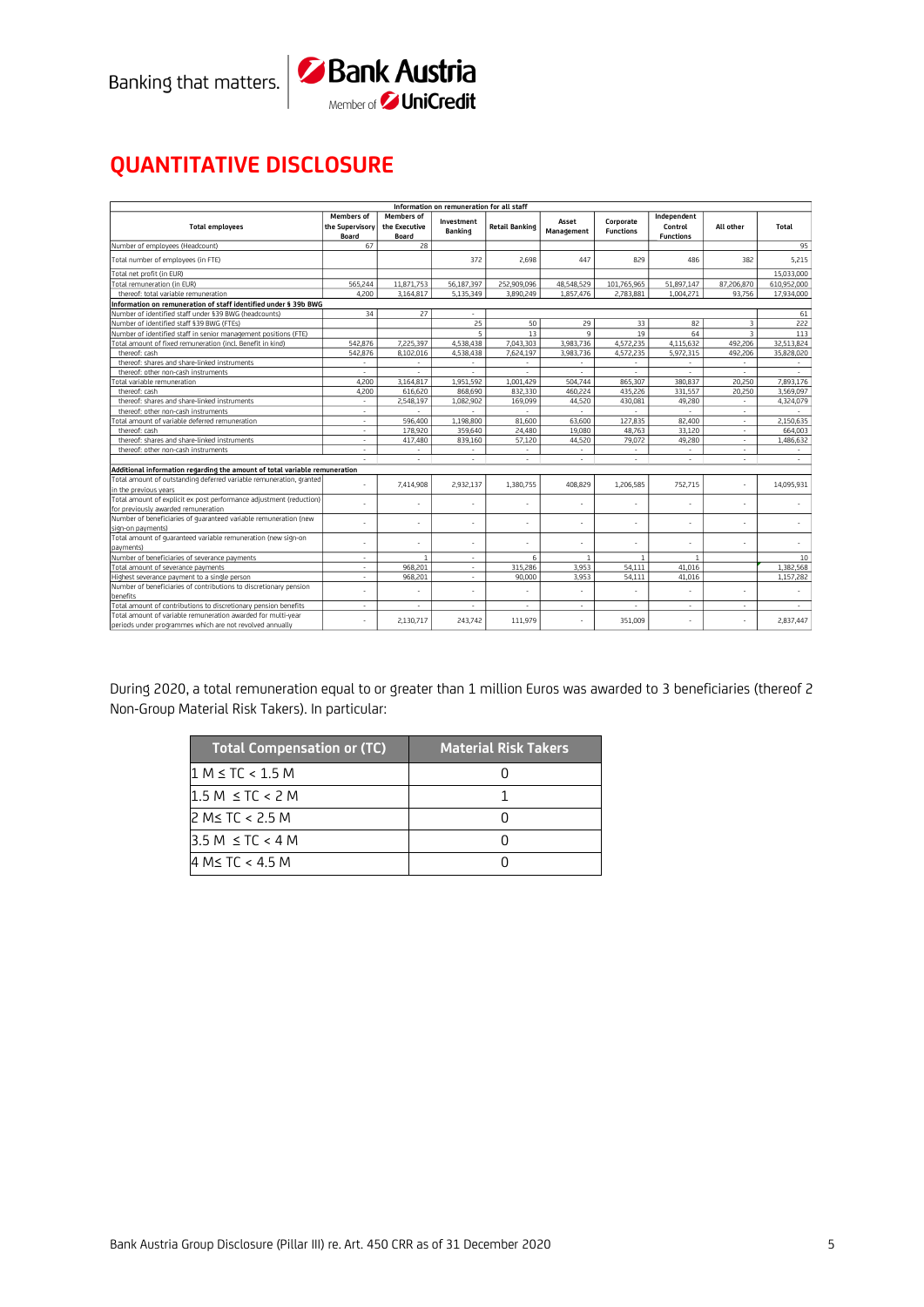



## **Information on remuneration of staff identified under § 39 b BWG (UniCredit Bank Austria AG)**

| <b>Identified Staff</b>                                       |                     |                |           | <b>Variable Compensation 2020</b> |           |                |             |                 | Deferred Variable from previous years |                     |           | Variable paid in 2020 |
|---------------------------------------------------------------|---------------------|----------------|-----------|-----------------------------------|-----------|----------------|-------------|-----------------|---------------------------------------|---------------------|-----------|-----------------------|
| <b>Fix</b><br><b>Bank Austria</b><br>Num.<br>as of 31.12.2020 | <b>Compensation</b> | <b>Upfront</b> |           | <b>Deferred</b>                   |           | Vested in 2020 |             | <b>Unvested</b> |                                       | from previous years |           |                       |
|                                                               |                     | in cash        | in shares | in cash                           | in shares | in cash        | in shares   | in cash         | in shares                             | in cash             | in shares |                       |
| Supervisory Board                                             |                     | 0              | 0         | 0                                 | $\Omega$  | 0              | $\mathbf 0$ | $\Omega$        | $\Omega$                              | $\Omega$            |           | 0                     |
| Board members                                                 | 8                   | 5.189.048      | 129,000   | 0                                 | 154,800   | 361,200        | 544,400     | 655.541         | 1,279,200                             | 4.617.314           | 732,230   | 400.130               |
| SVP                                                           | 23                  | 4.848.403      | 321.840   | 0                                 | 183,408   | 427.952        | 461.805     | 522.663         | 1.385.700                             | 2.832.908           | 747,900   | 239,160               |
| Other identified staff                                        | 106                 | 14.961.110     | 1,429,316 | 0                                 | 301.675   | 641,200        | 418.790     | 275,784         | 1,147,300                             | 1.126.214           | 1.069.450 | 168,242               |

The vested component from previous years refers to cash and equity awards to which the right has been matured as the performance conditions have been achieved:

- the vested components in cash refer to Group Incentive System 2015, 2017, 2018 and 2019, if present, to other forms of variable remuneration;
- the vested components in shares refer to Group Incentive Systems 2015, 2016, 2017, 2018, if present, to other forms of variable remuneration.

The unvested component from previous years refers to cash and equity awards to which the right has not yet matured and for which any potential future gain has not been yet realized and remains subject to future performance:

- the unvested components in cash refer to Group Incentive Systems 2016, 2017, 2018 and 2019 and, if present, to other forms of variable remuneration;
- the unvested components in shares refer to Group Incentive Systems 2016, 2017, 2018 and 2019 and, if present, to other forms of variable remuneration.

The value of the shares shown as unvested equity is calculated considering the arithmetic mean of the official market closing price of UniCredit ordinary shares during the month preceding the Board resolution that evaluated the performance achievements of each of the relevant Group Incentive Systems 2015, 2016, 2017, 2018, and 2019.

Variable remuneration paid with reference to 2020 from previous years includes payouts based on demonstrated multi-year performance achievements related to Group Incentive Systems plans and, if present, to other forms of variable remuneration.